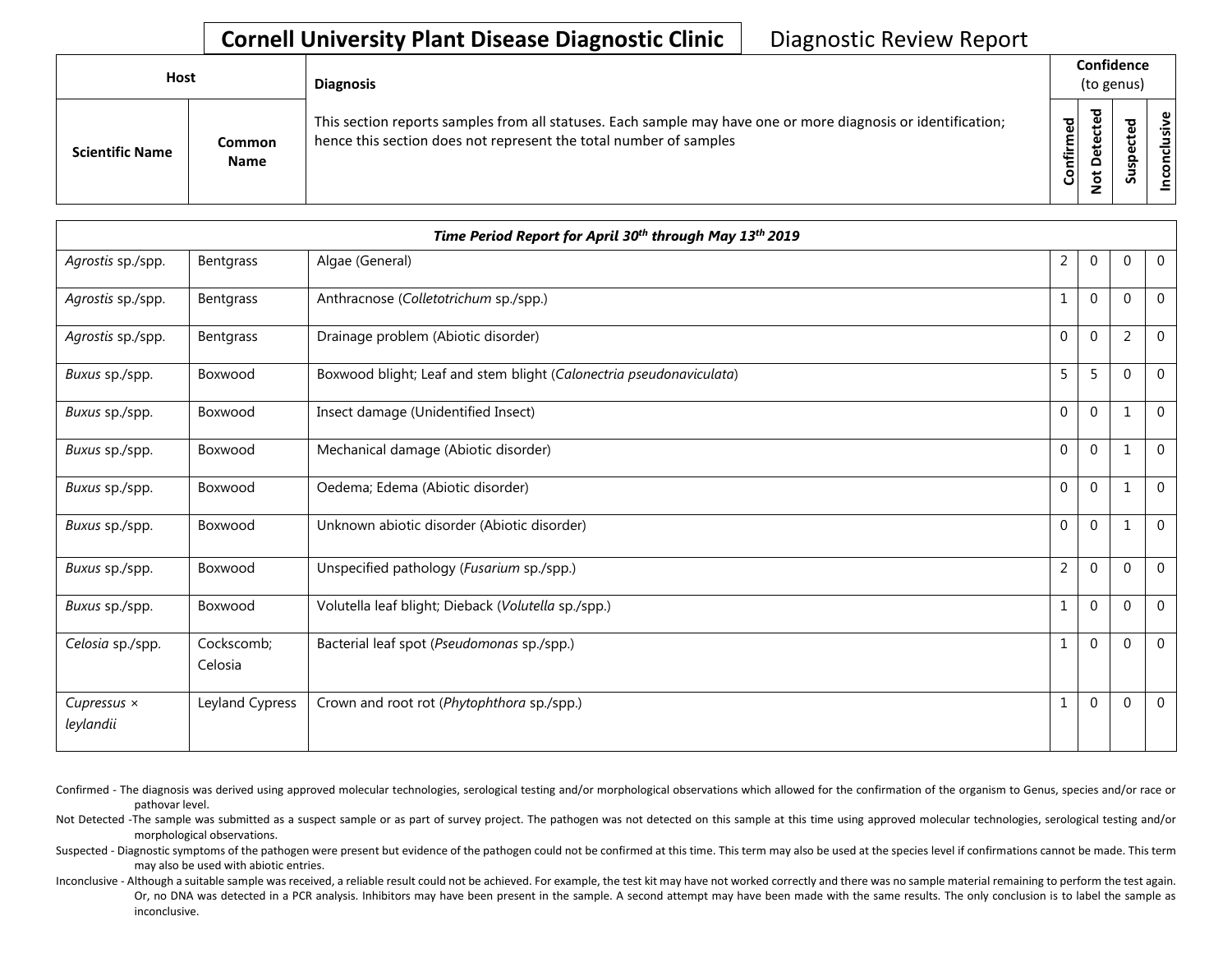| Host                   |                       | <b>Diagnosis</b>                                                                                                                                                                   |               | Confidence<br>(to genus)     |                  |             |  |  |
|------------------------|-----------------------|------------------------------------------------------------------------------------------------------------------------------------------------------------------------------------|---------------|------------------------------|------------------|-------------|--|--|
| <b>Scientific Name</b> | Common<br><b>Name</b> | This section reports samples from all statuses. Each sample may have one or more diagnosis or identification;<br>hence this section does not represent the total number of samples | ъ<br>Confirme | ъ<br>ω<br>٠<br>Φ<br>$\omega$ | ᇃ<br>௨<br>s<br>ഗ | Φ<br>۰<br>Ō |  |  |

| Cupressus ×<br>leylandii | Leyland Cypress | Planting too deep (Abiotic disorder)                              | $\Omega$     | $\Omega$     |          | $\overline{0}$ |
|--------------------------|-----------------|-------------------------------------------------------------------|--------------|--------------|----------|----------------|
| Dahlia sp./spp.          | Dahlia          | Cucumber mosaic (CMV) (Cucumovirus Cucumber Mosaic Virus)         | $\mathbf{0}$ | 1            | $\Omega$ | $\overline{0}$ |
| Dahlia sp./spp.          | Dahlia          | Dahlia mosaic (DMV) (Caulimoviridae Dahlia Mosaic Virus)          | $\mathbf{0}$ | $\mathbf{0}$ |          | $\overline{0}$ |
| Dahlia sp./spp.          | Dahlia          | Tomato spotted wilt (TSWV) (Tospovirus Tomato Spotted Wilt Virus) | $\mathbf{0}$ | 1            | $\Omega$ | $\mathbf 0$    |
| Ilex glabra              | Inkberry        | No pathogen found (Identification Analysis)                       | 1            | $\mathbf 0$  | $\Omega$ | $\overline{0}$ |
| Ilex glabra              | Inkberry        | Winter injury (Abiotic disorder)                                  | $\mathbf{0}$ | $\mathbf{0}$ | 1        | $\overline{0}$ |
| Ilex pedunculosa         | Longstalk Holly | Chemical; Environmental injury (Abiotic disorder)                 | $\Omega$     | $\mathbf{0}$ |          | $\overline{0}$ |
| Ilex pedunculosa         | Longstalk Holly | No pathogen found (Identification Analysis)                       |              | $\mathbf 0$  | $\Omega$ | $\mathbf 0$    |
| Medicago sativa          | Alfalfa         | Alfalfa brown root rot (Phoma sclerotioides)                      | $\mathbf{0}$ | 2            | $\Omega$ | $\mathbf{0}$   |
| Picea abies              | Norway Spruce   | Dothistroma needle blight (Dothistroma sp./spp.)                  |              | $\mathbf 0$  | $\Omega$ | $\mathbf 0$    |
| Picea abies              | Norway Spruce   | Rhizosphaera needle cast (Rhizosphaera sp./spp.)                  |              | $\Omega$     | 0        | $\mathbf{0}$   |
| Picea abies              | Norway Spruce   | Root damage (Abiotic disorder)                                    | $\Omega$     | $\mathbf 0$  | 1        | $\mathbf 0$    |

Confirmed - The diagnosis was derived using approved molecular technologies, serological testing and/or morphological observations which allowed for the confirmation of the organism to Genus, species and/or race or pathovar level.

Not Detected -The sample was submitted as a suspect sample or as part of survey project. The pathogen was not detected on this sample at this time using approved molecular technologies, serological testing and/or morphological observations.

Suspected - Diagnostic symptoms of the pathogen were present but evidence of the pathogen could not be confirmed at this time. This term may also be used at the species level if confirmations cannot be made. This term may also be used with abiotic entries.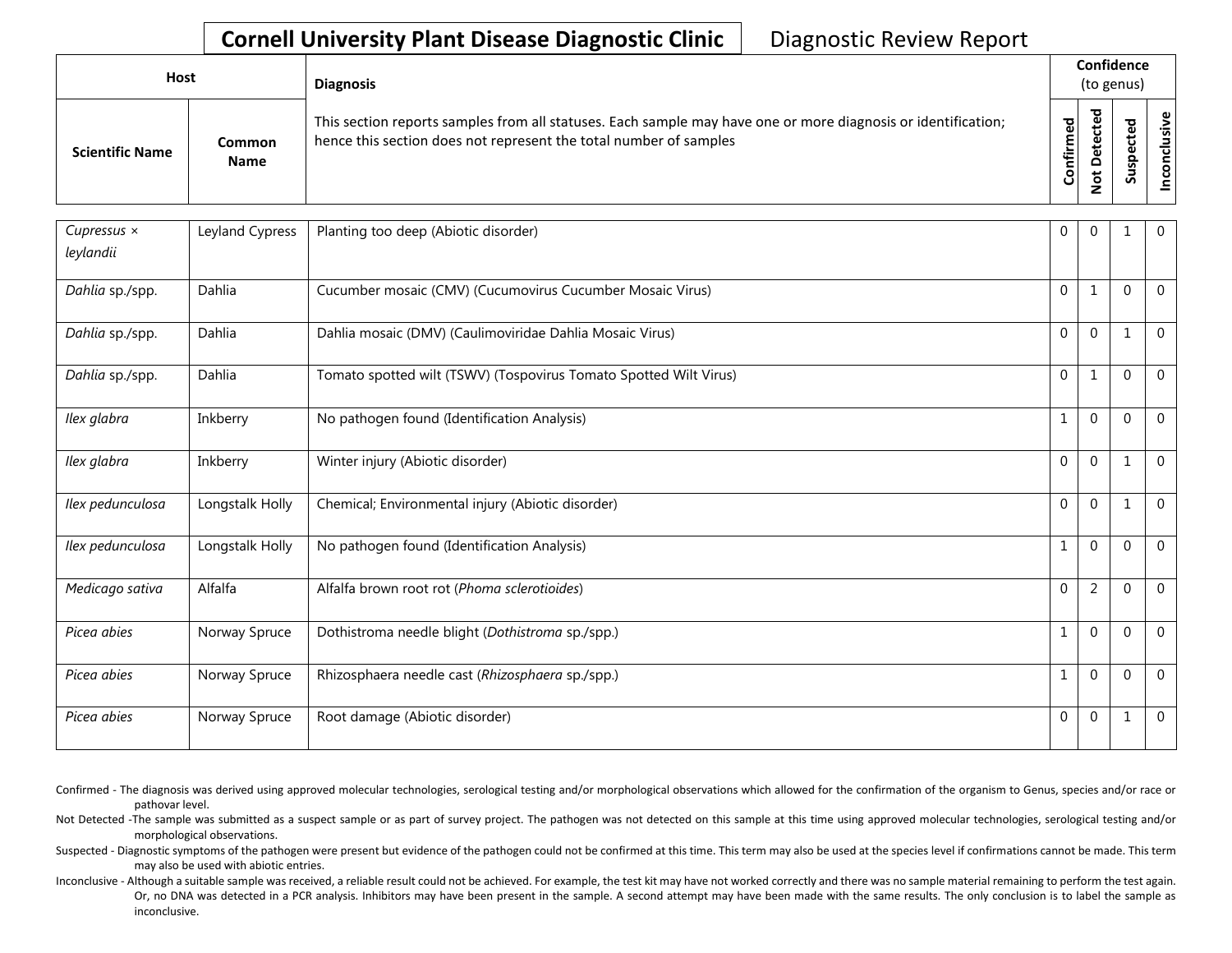| Host                   |                       | <b>Diagnosis</b>                                                                                                                                                                   |           | Confidence<br>(to genus) |   |               |  |
|------------------------|-----------------------|------------------------------------------------------------------------------------------------------------------------------------------------------------------------------------|-----------|--------------------------|---|---------------|--|
| <b>Scientific Name</b> | Common<br><b>Name</b> | This section reports samples from all statuses. Each sample may have one or more diagnosis or identification;<br>hence this section does not represent the total number of samples | Confirmed | ᇃ<br>Φ<br>$\circ$<br>ى   | ທ | Φ<br>ີ້<br>᠊ᠣ |  |

| Picea abies     | Norway Spruce         | Stigmina needle blight (Stigmina lautii)             | 1            | 0            | 0            | $\overline{0}$ |
|-----------------|-----------------------|------------------------------------------------------|--------------|--------------|--------------|----------------|
| Picea sp./spp.  | Spruce                | Tip blight (Diplodia sp./spp.)                       | $\mathbf{1}$ | $\mathbf{0}$ | $\Omega$     | $\Omega$       |
| Picea sp./spp.  | Spruce                | Transplant shock; Stress (Abiotic disorder)          | $\Omega$     | $\mathbf 0$  | $\mathbf{1}$ | $\overline{0}$ |
| Picea sp./spp.  | Spruce                | Unspecified pathology (Rhizosphaera sp./spp.)        | $\mathbf{1}$ | $\mathbf{0}$ | $\mathbf{0}$ | $\mathbf{0}$   |
| Picea sp./spp.  | Spruce                | Wound canker (Abiotic disorder)                      | 1            | $\mathbf{0}$ | $\mathbf{0}$ | $\mathbf 0$    |
| Pieris japonica | Japanese<br>Andromeda | Phytophthora dieback; Blight (Phytophthora sp./spp.) | $\mathbf 0$  | $\mathbf{1}$ | $\Omega$     | $\Omega$       |
| Pieris japonica | Japanese<br>Andromeda | Winter injury (Abiotic disorder)                     | $\Omega$     | $\mathbf{0}$ |              | $\mathbf 0$    |
| Pinus taeda     | Loblolly Pine         | Needle blight of pines (Ploioderma lethale)          | $\mathbf{1}$ | $\mathbf{0}$ | $\theta$     | $\overline{0}$ |
| Pinus taeda     | Loblolly Pine         | Unspecified pathology (Lophodermium sp./spp.)        | $\mathbf{1}$ | $\mathbf 0$  | $\Omega$     | $\overline{0}$ |
| Quercus nigra   | Water Oak             | Ganoderma root rot (Ganoderma sessile)               | $\mathbf{1}$ | $\mathbf 0$  | $\Omega$     | $\mathbf{0}$   |
| Quercus nigra   | Water Oak             | Wood rot fungus (Ganoderma applanatum)               | $\mathbf{1}$ | $\mathbf 0$  | $\Omega$     | $\mathbf{0}$   |
| Thuja sp./spp.  | Arborvitae            | Armillaria root rot; Butt rot (Armillaria sp./spp.)  | 1            | $\mathbf{0}$ | $\mathbf{0}$ | $\overline{0}$ |

Confirmed - The diagnosis was derived using approved molecular technologies, serological testing and/or morphological observations which allowed for the confirmation of the organism to Genus, species and/or race or pathovar level.

Not Detected -The sample was submitted as a suspect sample or as part of survey project. The pathogen was not detected on this sample at this time using approved molecular technologies, serological testing and/or morphological observations.

Suspected - Diagnostic symptoms of the pathogen were present but evidence of the pathogen could not be confirmed at this time. This term may also be used at the species level if confirmations cannot be made. This term may also be used with abiotic entries.